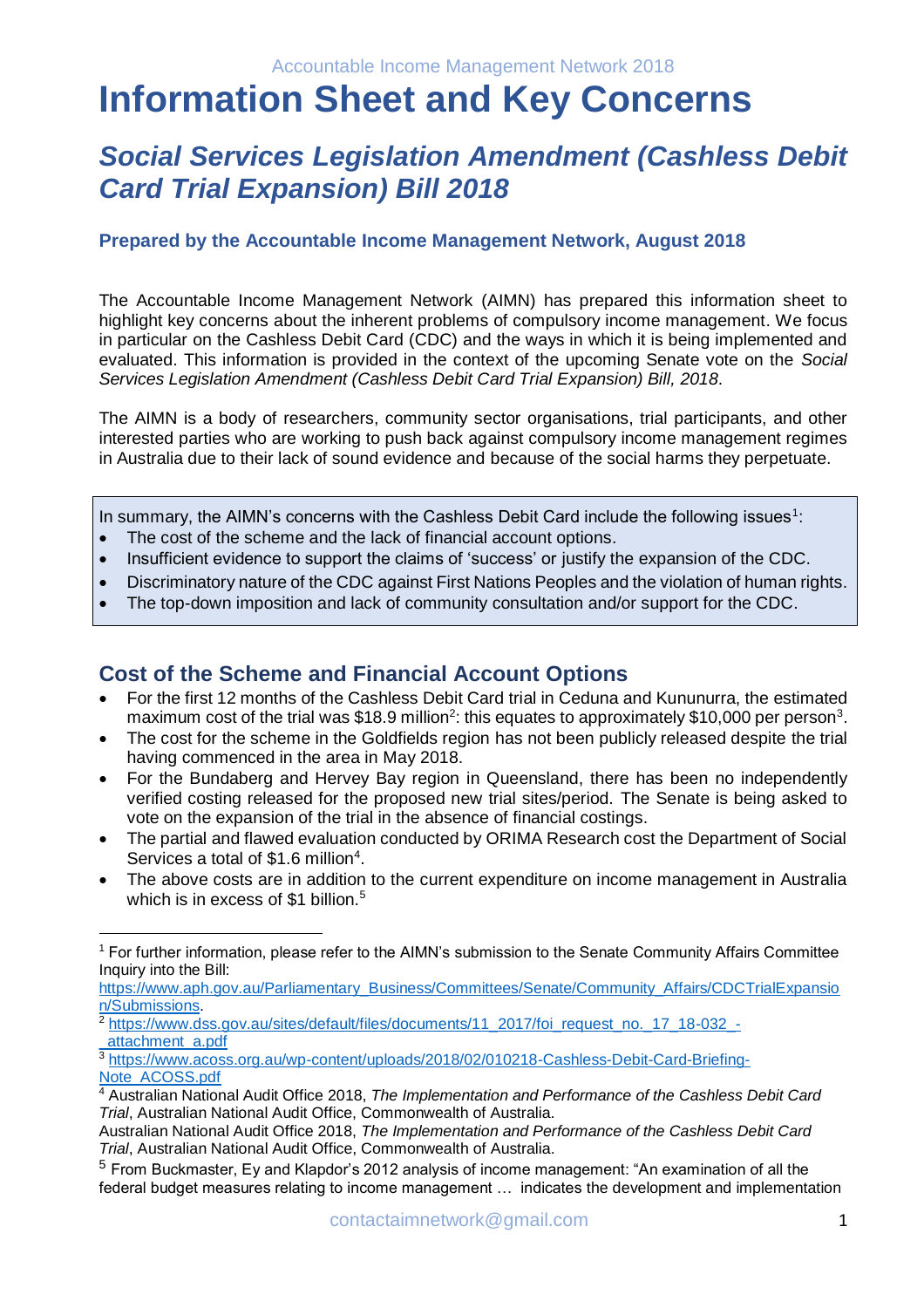#### Accountable Income Management Network 2018

- Affected communities and analysts of the CDC have proposed more cost-effective measures to tackle the issues that compulsory income management purports to address. These measures include the provision of a more comprehensive package of social support services, rather than the punitive targeting of individuals, many of whom do not have challenges relating to drugs, alcohol or gambling $6,7$ .
- There has been no weighing up of the potential damage to market incentives aimed at increasing access to appropriate savings account options for low income people. The CDC, at scale, would require a very large number of Australians to use a product designed, prescribed and supervised by government, without any consideration of the circumstances or needs of the individuals required to participate.

#### **Insufficient Evidence to Support Expansion**

 $\overline{a}$ 

- The ORIMA Research evaluations of the Cashless Debit Card Trials have resulted in numerous concerns being raised<sup>8</sup>, including: administrative data limitations, participant recall bias, participant response bias, issues with self-reporting, observation bias, and a range of methodological flaws<sup>9</sup>.
- A significant concern with the final ORIMA report was the lack of appropriate baseline data<sup>10</sup> with which to compare data gathered at both the mid-point and end of the evaluation period. As a result, there has been misreporting of the indicators of gambling and alcohol/drug consumption. The evaluation and the use of its findings by proponents of the Card has implied that there has been a decrease in alcohol, drug use and gambling amongst CDC participants, even though most cardholders were not over-consumers of alcohol, drugs or gambling in the first place**<sup>11</sup>** .
- The ORIMA report lacks rigorous data gathering or analysis on purported changes in domestic violence and crime rates. For example, police data indicating an increase in these factors in the East Kimberley since the introduction of the CDC is not included in the ORIMA data sets<sup>12</sup>.
- Key wrap-around services in trial sites that related directly to participant wellbeing were not adequately monitored and evaluated to determine their effectiveness by ORIMA Research or the Department of Social Services<sup>13</sup>.
- Despite its flaws, even ORIMA's final evaluation report notes that the majority of participants identified that the CDC made no positive change in their lives and that almost half of participants stated that the CDC had actually made their lives worse<sup>14</sup>.

<sup>9</sup> [http://caepr.cass.anu.edu.au/sites/default/files/docs/CAEPR\\_Topical\\_Issues\\_1\\_2017\\_0.pdf](http://caepr.cass.anu.edu.au/sites/default/files/docs/CAEPR_Topical_Issues_1_2017_0.pdf)

of income management measures around the country from the period 2005–06 to 2014–15 will cost the Commonwealth in the range of \$1 billion" as cited in

[http://parlinfo.aph.gov.au/parlInfo/download/library/prspub/1727168/upload\\_binary/1727168.pdf;fileType=app](http://parlinfo.aph.gov.au/parlInfo/download/library/prspub/1727168/upload_binary/1727168.pdf;fileType=application%2Fpdf) [lication%2Fpdf.](http://parlinfo.aph.gov.au/parlInfo/download/library/prspub/1727168/upload_binary/1727168.pdf;fileType=application%2Fpdf)

 $\frac{6 \text{ http://www.acoss.org.au/images/uploads/Income\_management\_policy\_analysis\_September\_2014.pdf}{https://www.acosis.org.au/images/uploads/Income\_management\_policy\_analysis\_September_2014.pdf}.$ 

[https://www.aboriginalaffairs.nsw.gov.au/pdfs/research-and-evaluation/TAB-A-Alternatives-to-IM-](https://www.aboriginalaffairs.nsw.gov.au/pdfs/research-and-evaluation/TAB-A-Alternatives-to-IM-Report_FINAL.pdf)Report\_FINAL.pdf

 $8$  An issue identified both by the Parliamentary Joint Committee on Human Rights and the Australian National Audit Office.

<sup>10</sup> Australian National Audit Office 2018, *The Implementation and Performance of the Cashless Debit Card Trial*, Australian National Audit Office, Commonwealth of Australia, page 39.

**<sup>11</sup>** In the ORIMA Interim report, 57% evaluation participants on the card reported that before the card, they did not have more than 6 drinks of alcohol at one time (page A33); 90% reported that they did not use illegal drugs (4% reported doing so), 80% reported that they did not gamble (3% more than once a week) (pg A41). In the final ORIMA report released on 1/9/2017, it is claimed that 48% of people were doing one of the three behaviours (alcohol/ drug consumption or gambling) less. However, there is does no accounting for the people who were not doing the behaviours in the first place, who may have said yes to 'consuming less', to reflect not doing the behaviours at all (summary based on research by Dr Else Klein).

<sup>12</sup> [https://www.theguardian.com/australia-news/2018/jan/12/family-violence-rates-rise-in-kimberley-towns](https://www.theguardian.com/australia-news/2018/jan/12/family-violence-rates-rise-in-kimberley-towns-with-cashless-welfare)[with-cashless-welfare](https://www.theguardian.com/australia-news/2018/jan/12/family-violence-rates-rise-in-kimberley-towns-with-cashless-welfare)

<sup>13</sup> Australian National Audit Office 2018, *The Implementation and Performance of the Cashless Debit Card Trial*, Australian National Audit Office, Commonwealth of Australia, page 59.

<sup>14</sup> [https://www.theguardian.com/australia-news/2017/sep/18/cashless-welfare-card-report-does-not-support](https://www.theguardian.com/australia-news/2017/sep/18/cashless-welfare-card-report-does-not-support-ministers-claims-researcher-says)[ministers-claims-researcher-says](https://www.theguardian.com/australia-news/2017/sep/18/cashless-welfare-card-report-does-not-support-ministers-claims-researcher-says)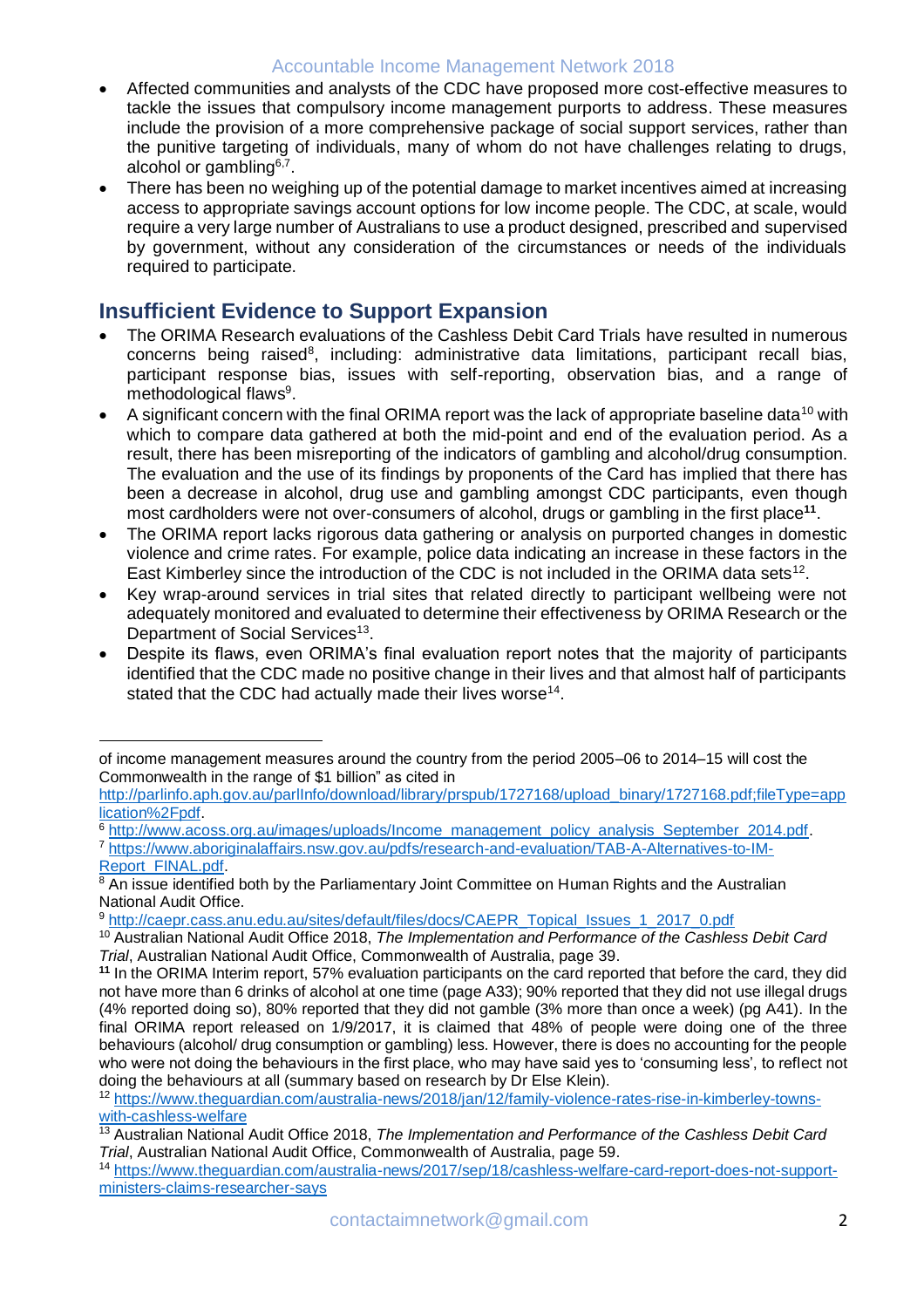#### Accountable Income Management Network 2018

- Income management more broadly has failed to meet its purported objectives, as demonstrated by Bray's 2016 paper<sup>15</sup> highlighting the mixed, if not outright detrimental, effects of New Income Management in the Northern Territory.
- The Life Course Centre has produced several studies demonstrating the negative impact of income management on children, noting effects such as reductions in both child weight<sup>16</sup> and school attendance<sup>17</sup> in the Northern Territory under *Stronger Futures*. In addition to this, the ORIMA evaluation of the CDC found that 48% of persons in trial sites with caring responsibilities reported that the CDC did not support them to better care for their children<sup>18</sup>.
- Notwithstanding the lack of evidence or financial costings to support an expansion of the CDC and mounting evidence of the harmful nature of income management, the Bill proposes that while current trials at all sites will end on 30 June 2019, they should continue in the Bundaberg and Hervey Bay area for an extra year, until 30 June 2020.
- In the absence of a rigorous and valid evaluation of the existing trials, there is currently no reliable evidence base to inform the Senate or decision-makers about whether to support the expansion of the CDC to new trial sites and/or for an extended timeframe.

#### **Discrimination against First Nations People and Violation of Rights**

- The CDC disproportionately targets First Nation peoples in all current trial sites, a point which has even been acknowledged within the current Bill proposing further expansion<sup>19</sup>.
- Expansion to the Hinkler electorate both frames First Nation populations who are subject to the CDC in current trial sites as a 'test case' for non-Indigenous income support recipients and sets a precedent for the national rollout of the scheme. The ANAO Report states that the trial '…was not designed to test the scalability of the CDC … Many findings from the trial were specific to the cohort (predominantly Indigenous) and remote location, and there was no plan in place to continue to evaluate the CDC to test its roll-out in other settings' (p. 8, 10).
- NACCHO has recently condemned<sup>20</sup> the Prime Minister and Minister for Social Services' suggestion that the CDC should be extended to First Nation income support recipients in the Tennant Creek community (already subject to the Basics Card).
- According to the Expansion Bill's *Explanatory Memorandum*, the CDC engages and limits three human rights – the right to social security, the right to a private life and the right to equality and non-discrimination (*Statement of Compatibility with Human Rights*, p. 1). The Statement of Compatibility, however, fails to include a consideration of a number of other human rights which are being eroded by the imposition of the CDC, more specifically in relation to Aboriginal and Torres Strait Islander peoples subjected to the CDC.
- The lack of community consultation about the design and implementation of the CDC is a breach of the right of Aboriginal peoples to self-determination and flies in the face of Article One of the *International Covenants on Human Rights*, and the *United Nations Declaration of the Rights of Indigenous Peoples*, which require meaningful consultation with and the informed consent of Aboriginal peoples during the development and implementation of policies and laws that affect them. This is evidenced by key groups from the Bundaberg region, such as the Gidarjil Development Corporation, one of the largest Aboriginal organisations in Bundaberg, not having been consulted or approached by the Government about its views on the CDC $^{21}$ .

 $\overline{a}$ 

<sup>15</sup>[http://caepr.cass.anu.edu.au/sites/default/files/docs/Income\\_Management\\_Evaluations\\_WP111\\_2016\\_0.p](http://caepr.cass.anu.edu.au/sites/default/files/docs/Income_Management_Evaluations_WP111_2016_0.pdf) [df.](http://caepr.cass.anu.edu.au/sites/default/files/docs/Income_Management_Evaluations_WP111_2016_0.pdf)

<sup>16</sup> [https://www.lifecoursecentre.org.au/research/journal-articles/working-paper-series/do-welfare-restrictions](https://www.lifecoursecentre.org.au/research/journal-articles/working-paper-series/do-welfare-restrictions-improve-child-health-estimating-the-causal-impact-of-income-management-in-the-northern-territory/)[improve-child-health-estimating-the-causal-impact-of-income-management-in-the-northern-territory/.](https://www.lifecoursecentre.org.au/research/journal-articles/working-paper-series/do-welfare-restrictions-improve-child-health-estimating-the-causal-impact-of-income-management-in-the-northern-territory/)

<sup>17</sup> [https://www.lifecoursecentre.org.au/research/journal-articles/working-paper-series/the-effect-of](https://www.lifecoursecentre.org.au/research/journal-articles/working-paper-series/the-effect-of-quarantining-welfare-on-school-attendance-in-indigenous-communities/)[quarantining-welfare-on-school-attendance-in-indigenous-communities/.](https://www.lifecoursecentre.org.au/research/journal-articles/working-paper-series/the-effect-of-quarantining-welfare-on-school-attendance-in-indigenous-communities/)

<sup>18</sup> ORIMA

<sup>19</sup> Explanatory Memorandum, Social Services Legislation Amendment (Cashless Debit Card Trial Expansion) Bill 2018 (Cth), page 4.

<sup>20</sup> [https://www.theguardian.com/australia-news/2018/jul/25/no-evidence-cashless-welfare-card-will-help](https://www.theguardian.com/australia-news/2018/jul/25/no-evidence-cashless-welfare-card-will-help-tennant-creek-senators-told)[tennant-creek-senators-told](https://www.theguardian.com/australia-news/2018/jul/25/no-evidence-cashless-welfare-card-will-help-tennant-creek-senators-told)

 $21$  Cth. Parliamentary Debates. House of Representatives. 21 June 2018 (Proof), page 21.